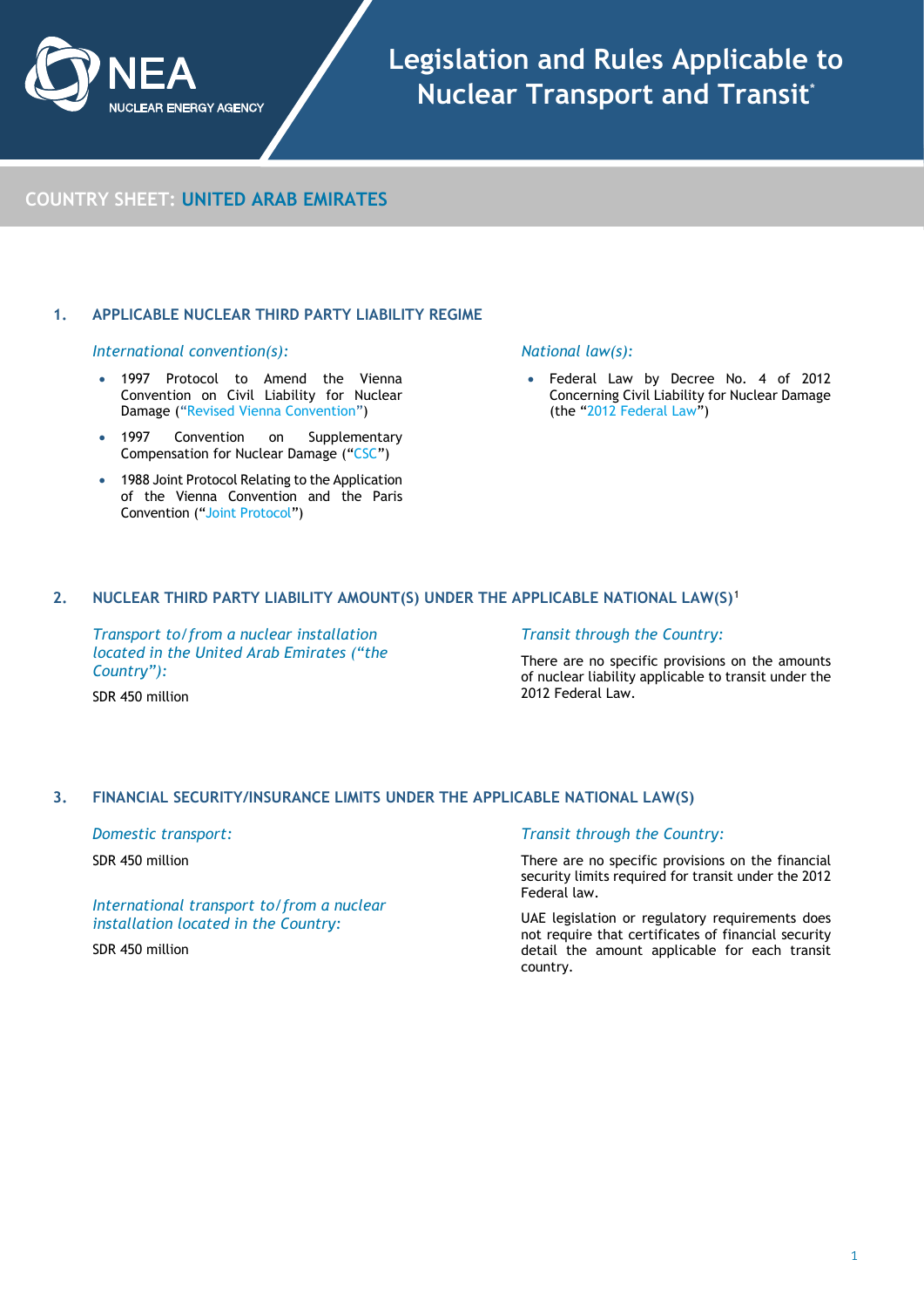# **4. CERTIFICATE OF FINANCIAL SECURITY REQUIRED UNDER THE APPLICABLE NATIONAL LAW(S)**

# *Certificate of Financial Security for national transports:*[2](#page-3-3)

Not required [Article 9(3) of the 2012 Federal Law]

## *Type of Certificate of Financial Security for international carriage:*[3](#page-3-4)

• International transport to/from a nuclear installation located in the Country:

Required [Article 9(1) of the 2012 Federal Law]

The liable operator shall provide the carrier with a certificate issued by or on behalf of the insurer or any other financial guarantor furnishing financial security pursuant to Article 8 of the 2012 Federal Law.

National legislation does not provide for a model insurance certificate or other financial security certificate.

• Transit through the Country:

While the 2012 Federal Law does not contain specific requirements relating to transit, the requirements relevant to transport will also apply to transit.

# *Specific requirement(s) regarding the entity to issue the Certificate of Financial Security:*

• International transport to/from a nuclear installation located in the Country:

The certificate of financial security shall be issued by or on behalf of the insurer or any other financial guarantor furnishing financial security, as approved by Federal Authority for Nuclear Regulation (FANR) pursuant to the requirements of Article 8 and Article 13 of the 2012 Federal Law.

• Transit through the Country:

While the 2012 Federal Law does not contain specific requirements relating to transit, the requirements relevant to transport will also apply to transit.

# **5. ENTITY BEARING NUCLEAR LIABILITY AND REFERRED TO IN THE CERTIFICATE OF FINANCIAL SECURITY[4](#page-3-5)**

## *Transport from/to a nuclear installation located in the Country:*

□ Operator

- **X** National carrier
- **O** Foreign carrier

As regards the carrier, Article 6 of the 2012 Federal Law provides that upon request of a carrier of nuclear material and with a prior written consent of the operator, the carrier can be considered by FANR as an operator for the purpose of the transport. It has to be licensed in accordance with the UAE legislation and therefore shall be a "juridical person approved by the competent authorities" in the UAE.

Therefore, only national carriers can be considered as an operator. In such a case, in the certificate of financial security, the carrier would be referred to as the "liable operator".

## *Transit through the Country:*

There are no specific provisions on transit under the 2012 Federal law.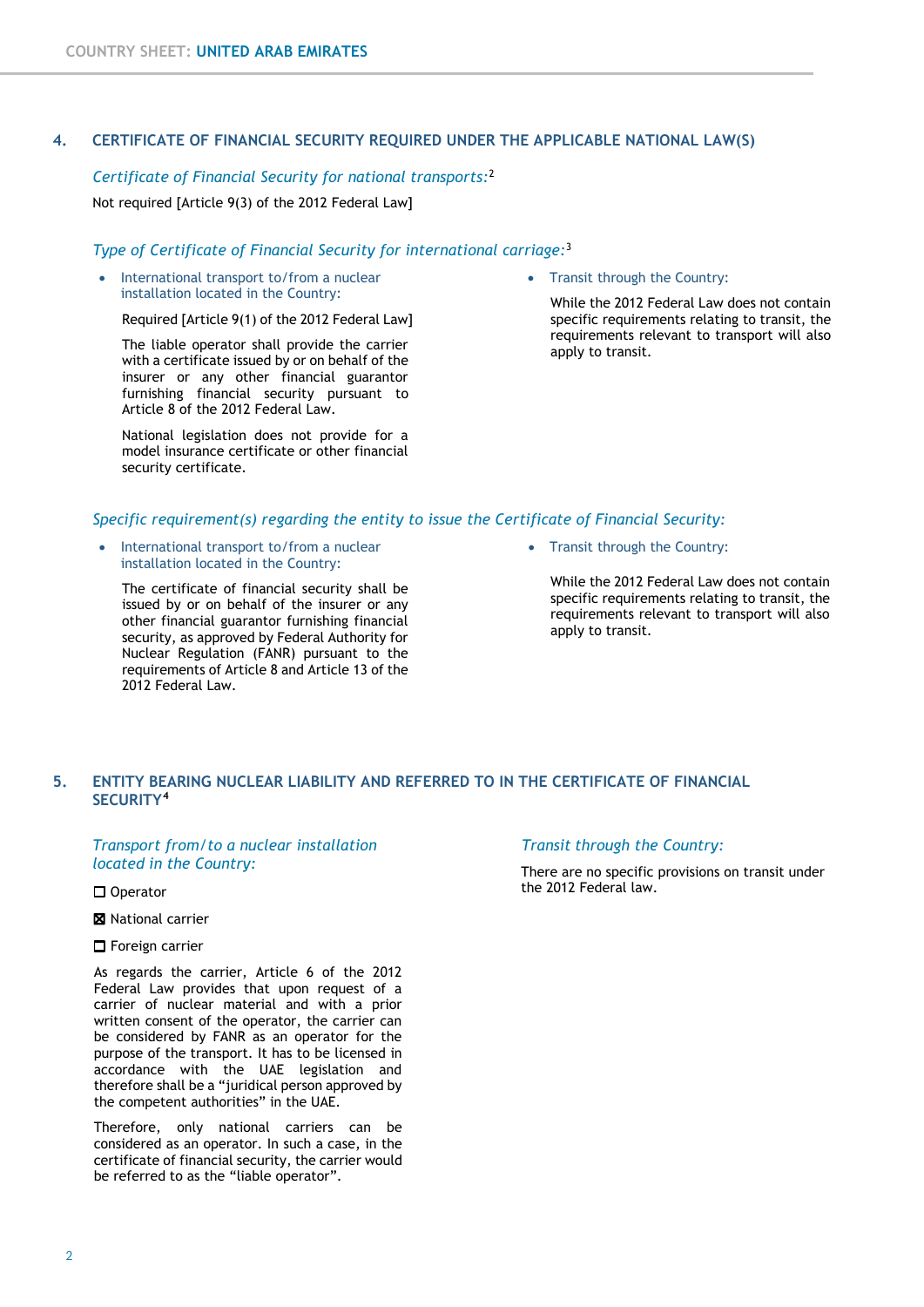# **6. EXCLUSIONS UNDER THE APPLICABLE NATIONAL LAW(S)**

## *Exclusion of small quantities of nuclear substances:*[5](#page-3-6)

Not applied under national legislation [Article 3 (2) of the 2012 Federal Law]

The Authority may, if the small extent of the risks involved so warrants, exclude […] small quantities of nuclear material from the application of th[e] Law by Decree, provided that: with respect to small quantities of nuclear material, maximum limits for the exclusion of such quantities have been established by the Board of Governors of the IAEA and the Authority issues a resolution that such exclusion is within such established limits.

FANR has not issued a corresponding resolution yet.

## *Exclusion of radioisotopes which have reached the final stage of fabrication:*[6](#page-3-7)

## Applied under national legislation.

The 2012 Federal Law includes a number of definitions which are in line with those of the Revised Vienna Convention. Based on the definition of "radioactive products" or "waste" included in Article 1 of the Law, radioisotopes which have reached the final stage of fabrication so as to be usable for any scientific, medical, agricultural, commercial or industrial purpose are excluded from the scope of application of the Law, including the transport or transit of such items.

## *Exclusion of certain kinds of nuclear substances (only applies to Contracting Parties to the Paris Convention):*[7](#page-3-8)

N/A

## **7. COMPETENT PUBLIC AUTHORITIES**

*In charge of verifying the certificate of financial security:* 

Federal Authority for Nuclear Regulation (FANR)

*In charge of authorising a national/foreign carrier to bear nuclear liability:* 

Federal Authority for Nuclear Regulation (FANR)

*In charge of stating in the certificate of financial security that the person named in the certificate is an operator in accordance with the nuclear legislation in the Country:* 

Federal Authority for Nuclear Regulation (FANR)

*Entitled to confirm that the transported substances are covered by the definition of "nuclear substances" (as defined under the Paris Convention) or "nuclear material" (as defined under the Vienna Conventions and the CSC):*

Federal Authority for Nuclear Regulation (FANR)

# **8. CONTACT FOR QUESTIONS RELATING TO NUCLEAR LIABILITY AND TRANSPORT IN THE COUNTRY**

Federal Authority for Nuclear Regulation (FANR) Legal Affairs Department Landmark Tower, 1st Floor, Corniche Road, Al Markaziyah West P.O. Box 112021 Abu Dhabi, UAE

E-mail: [LAD@fanr.gov.ae](mailto:LAD@fanr.gov.ae) / Phone: +971 2 651 6353